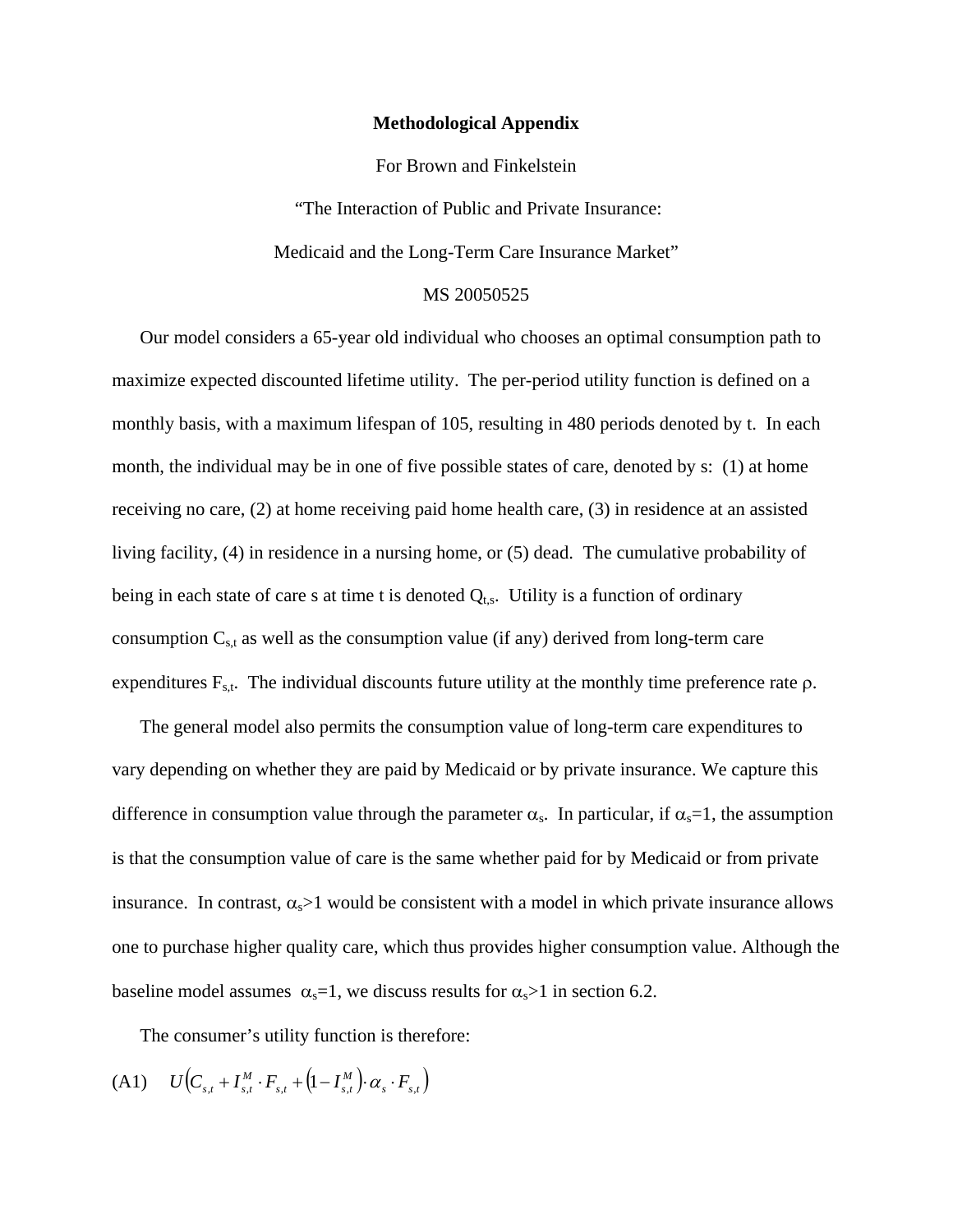where  $I_{s,t}^M$  is an indicator variable for whether or not the person is receiving Medicaid while in state s in period t. We assume that the utility function exhibits constant relative risk aversion, such that:

$$
(A2) \qquad U\Big(C_{s,t} + I_{s,t}^M \cdot F_{s,t} + \Big(1 - I_{s,t}^M\Big) \cdot \alpha_s \cdot F_{s,t}\Big) = \frac{\Big(C_{s,t} + I_{s,t}^M \cdot F_{s,t} + \Big(1 - I_{s,t}^M\Big) \cdot \alpha_s \cdot F_{s,t}\Big)^{\Big(1 - \gamma\Big)} - 1}{1 - \gamma}
$$

The consumer's constrained dynamic optimization problem is therefore:

$$
Max \sum_{C_{s,t}}^{480} \sum_{t=1}^{5} \frac{Q_{s,t}}{s} \cdot U(C_{s,t} + I_{s,t}^{M} \cdot F_{s,t} + (1 - I_{s,t}^{M}) \cdot \alpha_{s} \cdot F_{s,t})
$$
  
\nsubject to  
\n(Ai)  $W_0$  is given  
\n(Aii)  $W_t \ge 0 \ \forall t$   
\n(Aiii)  $W_{t+1} = [W_t + A_t + \min[B_{s,t}, X_{s,t}] - C_{s,t} - X_{s,t} - P_{s,t}](1+r)$  if  $I_{s,t}^{M} = 0$   
\n(Aiv)  $W_{t+1} = [W_t - \max(W_t - \underline{W}, 0) + (\underline{C}_s - C_t)](1+r)$  if  $I_{s,t}^{M} = 1$ 

where  $W_0$  is pre-determined financial wealth at 65,  $A_t$  denotes annuity income,  $B_{s,t}$  denotes the daily benefit cap on the private insurance payments,  $X_{s,t}$  denotes long-term care expenditures,  $P_{s,t}$ denotes the premium on the private insurance policy, and r is the monthly real rate of interest.

To be eligible for Medicaid (i.e.  $I_{s,t}^M = 1$ ), the individual must:

- (i) Be receiving care, i.e.,  $s \in \{2,3,4\}$
- (ii) Meet the asset test, i.e.,  $W_t < W$
- (iii) Meet the income test:  $A_t + min[B_{s,t}, X_{s,t}] + r^*W_{t-1} X_{s,t} < \underline{C}_s$

Where  $W$  is the asset eligibility threshold and  $C_s$  is the income eligibility threshold for care state *s.* Note that Medicaid eligibility at any given point in time is thus endogenous to consumption choices.

The solution to the constrained dynamic optimization problem (A1) involves the choice of a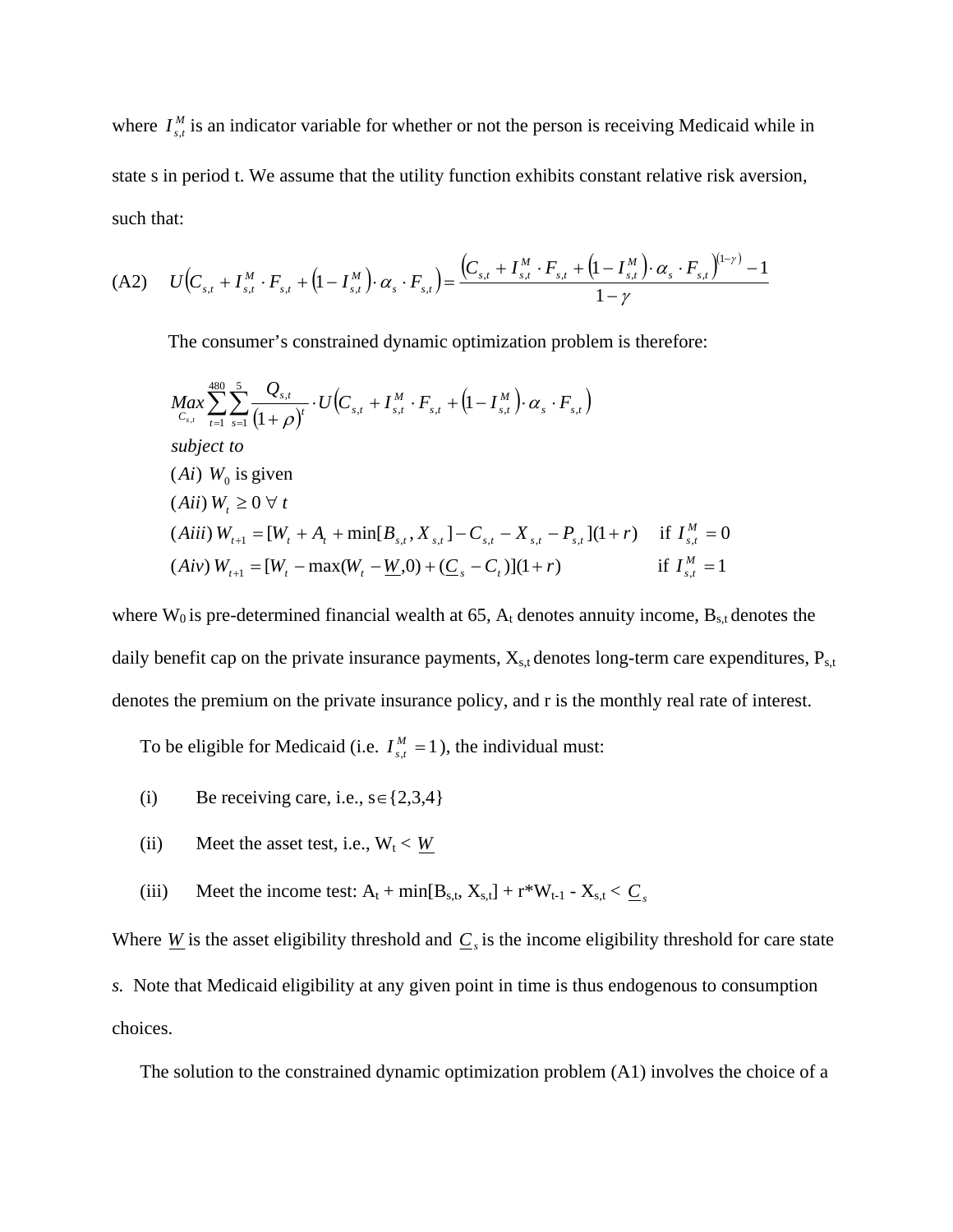consumption plan at time 0, with the consumer's knowledge that he will be able to choose a new plan at time 1, and so on, until the final period. To solve this stochastic dynamic decision problem, we employ stochastic dynamic programming methods, as discussed in Blanchard & Fischer (1989) which reduce the multi-period problem to a sequence of simpler two-period decision problems. We begin by introducing a value function  $V_{s,t}(W_t; A)$  for state *s* and time *t* that represents the present discounted value of expected utility evaluated along the optimal consumption path. This value depends on financial wealth  $(W_t)$ , annuity income  $(A_t)$ , and state of care (s) in which the individual finds himself, all at the start of period t.

The value function satisfies the recursive Bellman equation:

$$
(A3) \quad Max \quad V_{s,t}(W_t; A) = Max \quad U_s(C_{s,t} + I_{s,t}^M \cdot F_{s,t} + (1 - I_{s,t}^M) \cdot \alpha_s \cdot F_{s,t}) + \sum_{\sigma=1}^5 \frac{q_{t+1}^{s,\sigma}}{(1+\rho)} V_{\sigma,t+1}(W_{t+1}; A)
$$

where  $q_{t+1}^{s,\sigma}$  the conditional probability that an individual who is in care state *s* at time *t* is in care state  $\sigma$  at time t+1.

We solve this problem using standard dynamic programming techniques (e.g. Stokey and Lucas, 1989). We begin by solving for the last period's problem at age 105, which produces a matrix of optimal consumption decisions, one for each combination of discrete value of wealth and state of care. We discretize wealth quite finely, down to \$10 increments at low levels of wealth, and gradually rising at higher levels of wealth, but never exceeding 0.2% of starting wealth. (Thus for example, for the median household, for whom initial financial wealth is approximately \$89,000, the maximum distance between two points on the financial wealth grid is \$130.) In the final period of life, age 105, all remaining wealth is consumed, which maps into a value function matrix that is  $N_w \times N_s$ , where  $N_w$  is the number of discrete wealth points evaluated on the grid (for a median wealth household,  $N_w$  is over 1,400) and  $N_s = 4$  (assuming no bequest motives, only 4 of the 5 states of the world have value).